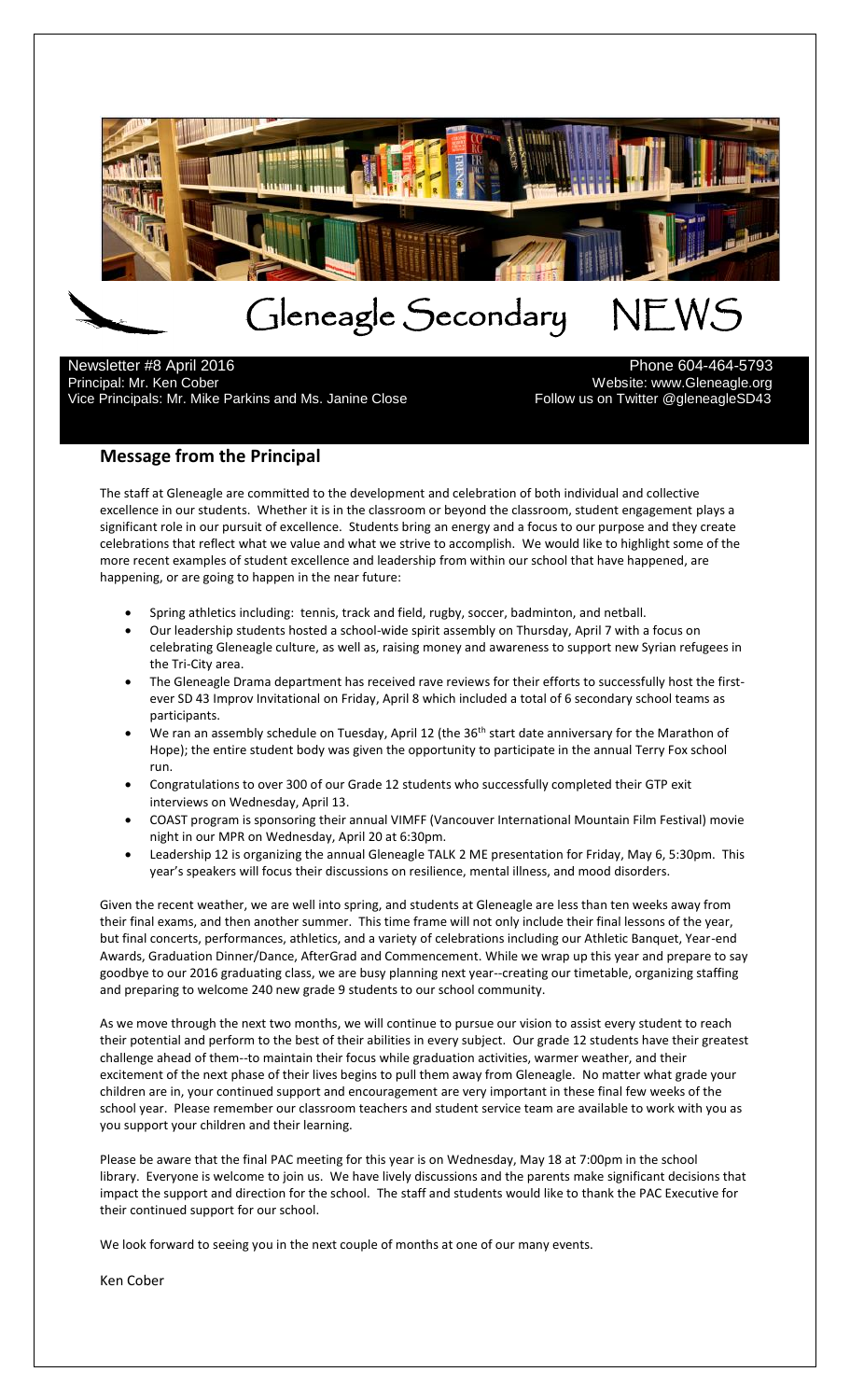Graduation Transitions Exit Interviews took place on Wednesday, April 13<sup>th</sup> for all grade 12's. Reminder: Grad Transitions is worth 4 credits and is a requirement to graduate. Students should check the Counseling area windows to ensure their GT assignments and Exit Interview are complete. Contact Ms. Horvath if you have any questions [\(jhorvath@sd43.bc.ca\)](mailto:jhorvath@sd43.bc.ca)

All grade 9 – 11 students: Daily Physical Activity entries will be assessed for the next report card. If you have not previously completed the DPA entries, please do so ASAP. Instructions can be found on [www.gleneagle.org](http://www.gleneagle.org/) under "announcements". Contact Ms. Horvath if you have any questions [\(jhorvath@sd43.bc.ca\)](mailto:jhorvath@sd43.bc.ca)

Now is the time to clear up all outstanding assessments for library books, textbooks, athletic fees, etc. Avoid delay during grad ticket sales, yearbook distribution and year end sign out.

## **Art Department**

The Royal Canadian Legion has extended their congratulations to grade 12 art student, Olivia Zeng for winning the 'Senior Colour Poster Category' of the National Poster Contest this year. She has been invited to participate in the National Remembrance Day Ceremony in Ottawa in November.

At the ceremony, Olivia will be presented with a cheque and an individual plaque. Gleneagle Secondary School will also be presented with a plaque to recognize her achievement.

Olivia was also the winner of the 'People's Choice Award' for her painting "Summer Dance" at the Evergreen Gallery last semester. Olivia will be continuing her art studies at Emily Carr University of Art & Design this September.

### **Con-X Leadership**

On the evening of April 5th, 19 Gleneagle students slept out in front of the school in support of Covenant House and homeless youth. In total, \$5500 was raised by the group and the evening was spent bringing greater awareness to the plight of youth homelessness.

The event, hosted by the Con-X leadership class, allowed students to gain insight into the struggles of living on the streets and how impactful Covenant House truly is. Stereotypes were broken, perceptions were changed and students were able to experience the realities that plague those living on the streets. The students were joined by Mayor Richard Stewart and School Trustees.

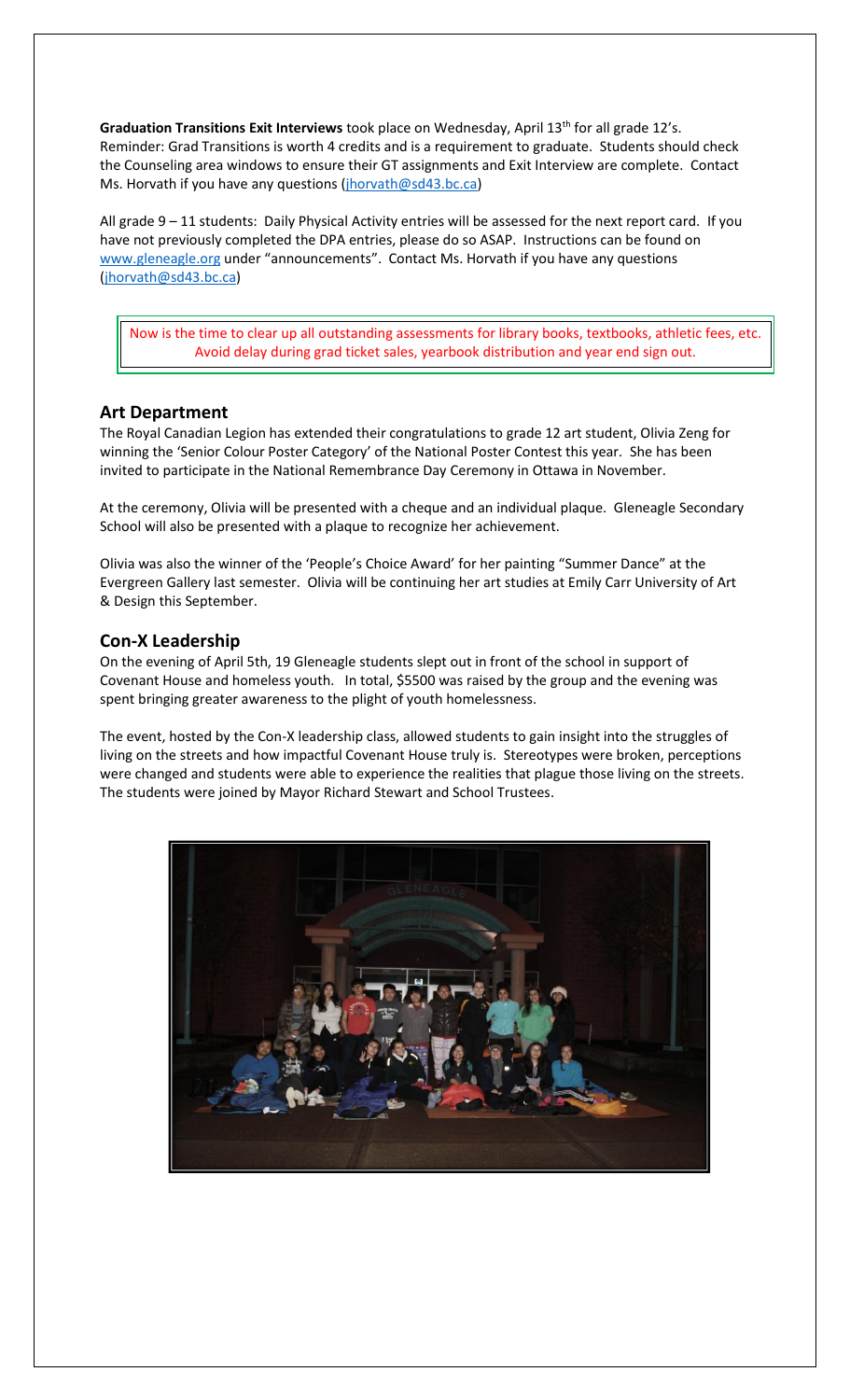

Always lots of new fiction available in the library. Why buy when you can borrow? If we don't have what you want to read, let the library staff know.

# **Theatre News**

**Gleneagle Performing Arts** presents class plays on Wednesday, April 27 at 7 pm.

Tickets are \$5 at the door, \$2 for students.

1. *Charming!* A rollicking fairy tale presented by the Drama 9 class.

2. *God* by Woody Allen. A spoof of ancient Greek theatre, presented by the Acting 11 class.

3. *As You Like It* by William Shakespeare - a beloved, adventurous romantic comedy, presented by the Acting 12 class.

**Gleneagle Performing Arts** presents **Disney's** *Beauty and the Beast*, in the theatre May 11, 12, 13, 18, 19 and 20. Tickets will go on sale April 20!

# **Spirit Assembly**

The second annual Spirit Assembly was very successful, and there was an overwhelming amount of participation when it came to spirit wear! This year, Leadership students took on this project as a means of raising funds for Syrian refugees coming into the Tri-Cities area. While students learned to embrace the ever-changing school culture, students learned about the importance of taking action and ways to contribute to society in a positive manner. A total of \$822 was raised to purchase 'Welcome to Canada' kits that will be distributed to the students that are new to our community. It's safe to say that the students now feel refreshed and inspired to contribute to the school, as well as to the causes that sometimes seem well beyond them.



 **Have you moved?** Changed your phone number or emergency contacts? International student changing homestay? Please make sure you let the office know! Fill out a Demographics Change Form at Reception. It is particularly important at this time of year that we know of any forwarding addresses for Graduation Documents for this year's Grade 12 graduation class.

## **Important Dates to Remember**

| April 15, 2016 | District Non-Instructional Day - School not in Session   |
|----------------|----------------------------------------------------------|
| April 27, 2016 | Third formal report card home                            |
| April 29, 2016 | School based Pro D Day - School not in Session           |
| May 4, 2016    | District Wide Emergency Release Drill - afternoon        |
| May 11, 2016   | Musical Theatre - Beauty and the Beast Production Starts |
| May 13, 2016   | Curriculum In-Service Day - School not in Session        |
| May 23, 2016   | Victoria Day - School Closed                             |